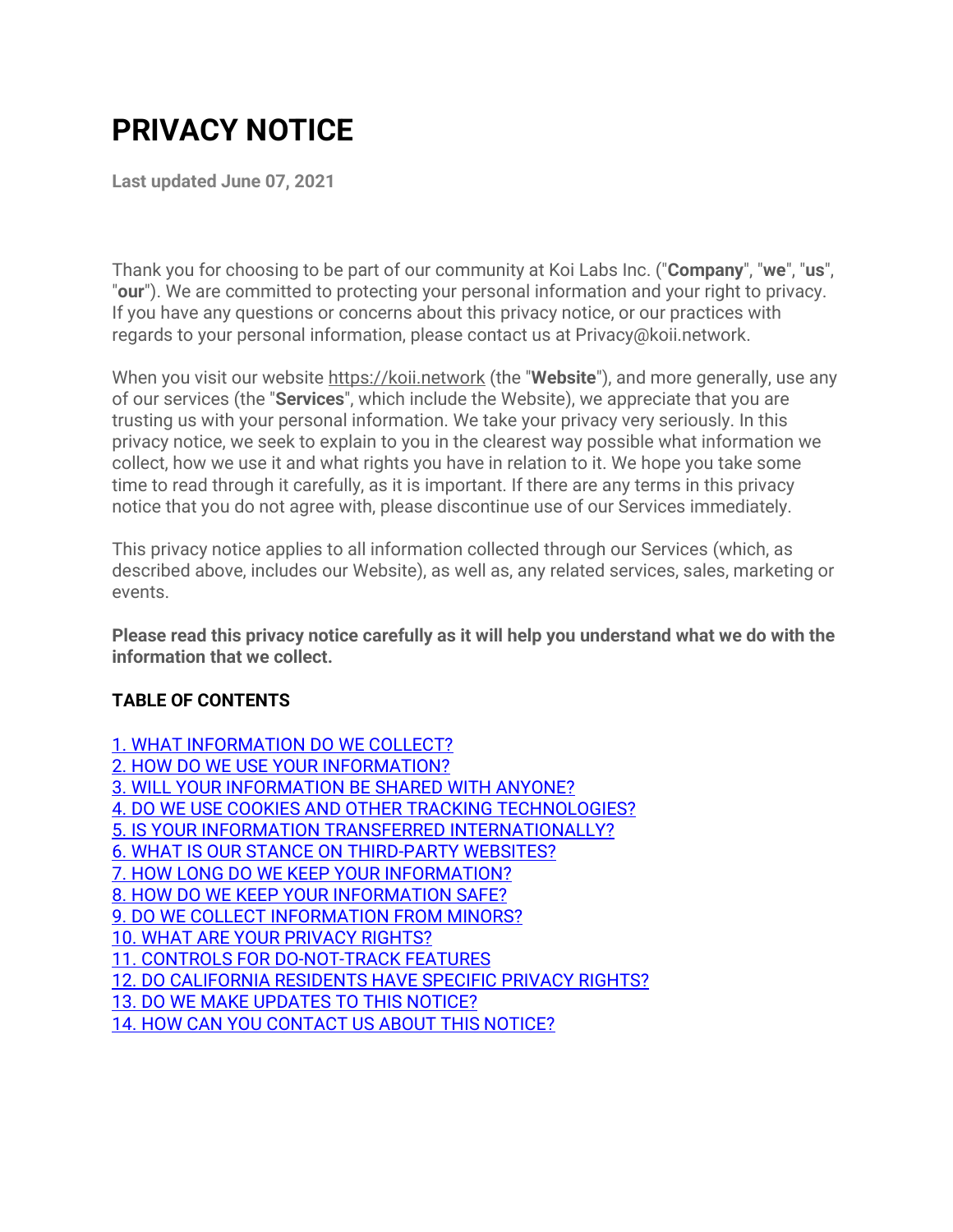## <span id="page-1-0"></span>**1. WHAT INFORMATION DO WE COLLECT?**

#### **Information automatically collected**

*In Short: Some information — such as your Internet Protocol (IP) address and/or browser and device characteristics — is collected automatically when you visit our Website.*

We automatically collect certain information when you visit, use or navigate the Website. This information does not reveal your specific identity (like your name or contact information) but may include device and usage information, such as your IP address, browser and device characteristics, operating system, language preferences, referring URLs, device name, country, location, information about how and when you use our Website and other technical information. This information is primarily needed to maintain the security and operation of our Website, and for our internal analytics and reporting purposes.

Like many businesses, we also collect information through cookies and similar technologies.

The information we collect includes:

- *Log and Usage Data.* Log and usage data is service-related, diagnostic, usage and performance information our servers automatically collect when you access or use our Website and which we record in log files. Depending on how you interact with us, this log data may include your IP address, device information, browser type and settings and information about your activity in the Website (such as the date/time stamps associated with your usage, pages and files viewed, searches and other actions you take such as which features you use), device event information (such as system activity, error reports (sometimes called 'crash dumps') and hardware settings).
- *Device Data.* We collect device data such as information about your computer, phone, tablet or other device you use to access the Website. Depending on the device used, this device data may include information such as your IP address (or proxy server), device and application identification numbers, location, browser type, hardware model Internet service provider and/or mobile carrier, operating system and system configuration information.
- *Location Data.* We collect location data such as information about your device's location, which can be either precise or imprecise. How much information we collect depends on the type and settings of the device you use to access the Website. For example, we may use GPS and other technologies to collect geolocation data that tells us your current location (based on your IP address). You can opt out of allowing us to collect this information either by refusing access to the information or by disabling your Location setting on your device. Note however, if you choose to opt out, you may not be able to use certain aspects of the Services.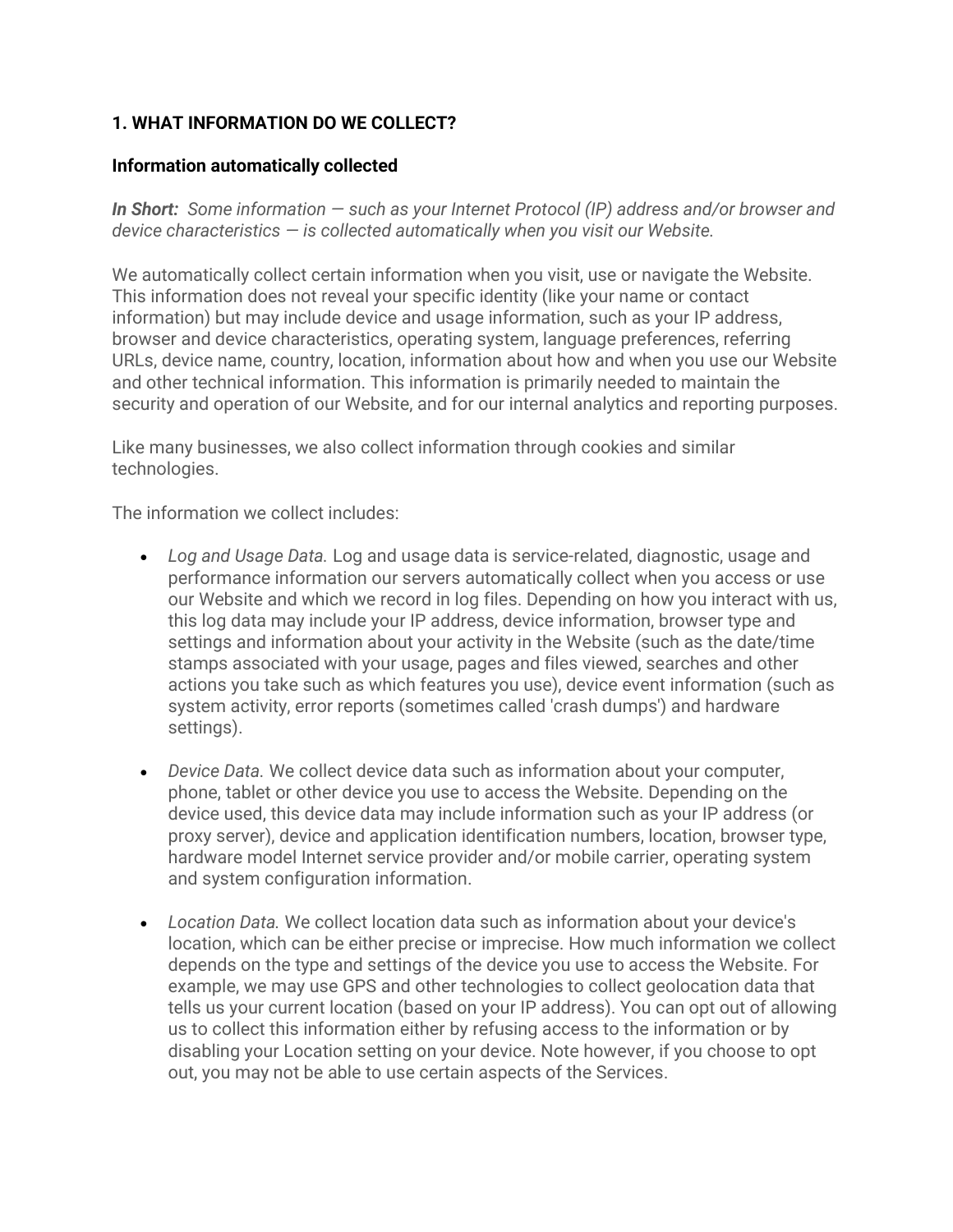#### **Information collected from other sources**

*In Short: We may collect limited data from public databases, marketing partners, and other outside sources.*

In order to enhance our ability to provide relevant marketing, offers and services to you and update our records, we may obtain information about you from other sources, such as public databases, joint marketing partners, affiliate programs, data providers, as well as from other third parties. This information includes mailing addresses, job titles, email addresses, phone numbers, intent data (or user behavior data), Internet Protocol (IP) addresses, social media profiles, social media URLs and custom profiles, for purposes of targeted advertising and event promotion.

#### <span id="page-2-0"></span>**2. HOW DO WE USE YOUR INFORMATION?**

*In Short: We process your information for purposes based on legitimate business interests, the fulfillment of our contract with you, compliance with our legal obligations, and/or your consent.*

We use personal information collected via our Website for a variety of business purposes described below. We process your personal information for these purposes in reliance on our legitimate business interests, in order to enter into or perform a contract with you, with your consent, and/or for compliance with our legal obligations. We indicate the specific processing grounds we rely on next to each purpose listed below.

We use the information we collect or receive:

- **To facilitate account creation and logon process.** If you choose to link your account with us to a third-party account (such as your Google or Facebook account), we use the information you allowed us to collect from those third parties to facilitate account creation and logon process for the performance of the contract.
- **To post testimonials.** We post testimonials on our Website that may contain personal information. Prior to posting a testimonial, we will obtain your consent to use your name and the content of the testimonial. If you wish to update, or delete your testimonial, please contact us at Privacy@koii.network and be sure to include your name, testimonial location, and contact information.
- **Request feedback.** We may use your information to request feedback and to contact you about your use of our Website.
- **To enable user-to-user communications.** We may use your information in order to enable user-to-user communications with each user's consent.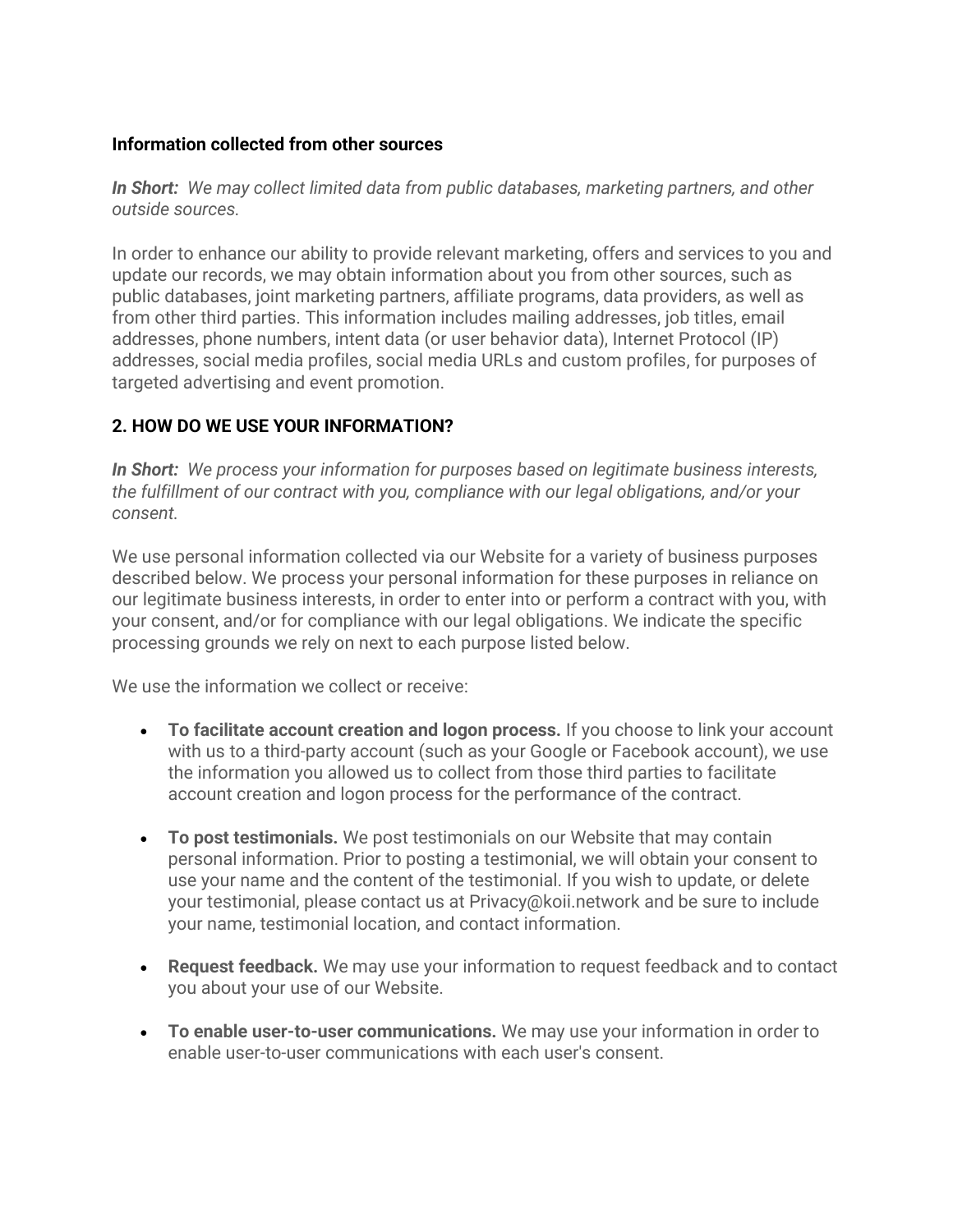- **To manage user accounts.** We may use your information for the purposes of managing our account and keeping it in working order.
- **To send administrative information to you.** We may use your personal information to send you product, service and new feature information and/or information about changes to our terms, conditions, and policies.
- **To protect our Services.** We may use your information as part of our efforts to keep our Website safe and secure (for example, for fraud monitoring and prevention).
- **To enforce our terms, conditions and policies for business purposes, to comply with legal and regulatory requirements or in connection with our contract.**
- **To respond to legal requests and prevent harm.** If we receive a subpoena or other legal request, we may need to inspect the data we hold to determine how to respond.
- **Fulfill and manage your orders.** We may use your information to fulfill and manage your orders, payments, returns, and exchanges made through the Website.
- **Administer prize draws and competitions.** We may use your information to administer prize draws and competitions when you elect to participate in our competitions.
- **To deliver and facilitate delivery of services to the user.** We may use your information to provide you with the requested service.
- **To respond to user inquiries/offer support to users.** We may use your information to respond to your inquiries and solve any potential issues you might have with the use of our Services.
- **To send you marketing and promotional communications.** We and/or our third-party marketing partners may use the personal information you send to us for our marketing purposes, if this is in accordance with your marketing preferences. For example, when expressing an interest in obtaining information about us or our Website, subscribing to marketing or otherwise contacting us, we will collect personal information from you. You can opt-out of our marketing emails at any time (see the ["WHAT ARE YOUR PRIVACY RIGHTS?"](#page-6-2) below).
- **Deliver targeted advertising to you.** We may use your information to develop and display personalized content and advertising (and work with third parties who do so) tailored to your interests and/or location and to measure its effectiveness.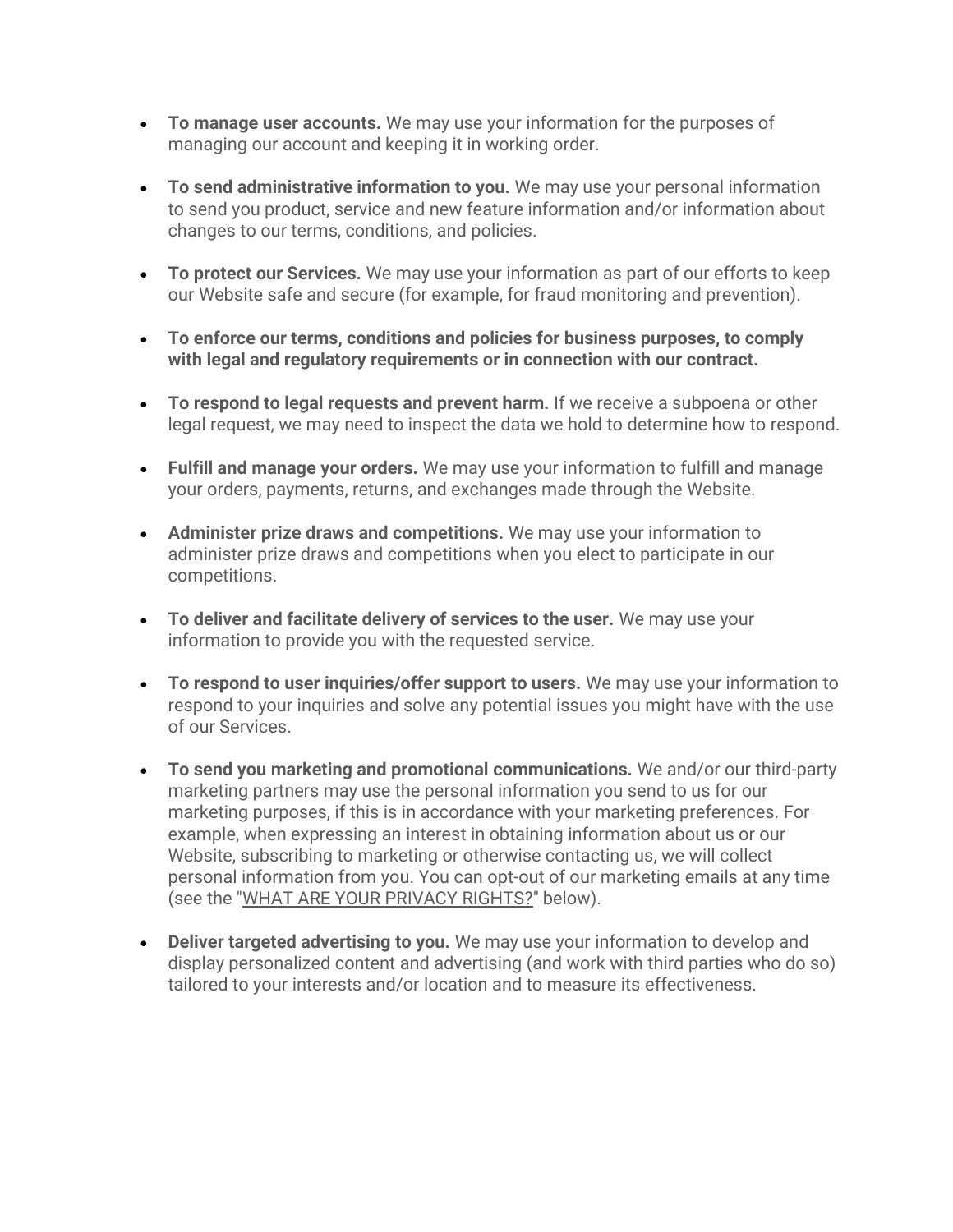#### <span id="page-4-0"></span>**3. WILL YOUR INFORMATION BE SHARED WITH ANYONE?**

*In Short: We only share information with your consent, to comply with laws, to provide you with services, to protect your rights, or to fulfill business obligations.*

We may process or share your data that we hold based on the following legal basis:

- **Consent:** We may process your data if you have given us specific consent to use your personal information for a specific purpose.
- **Legitimate Interests:** We may process your data when it is reasonably necessary to achieve our legitimate business interests.
- **Performance of a Contract:** Where we have entered into a contract with you, we may process your personal information to fulfill the terms of our contract.
- **Legal Obligations:** We may disclose your information where we are legally required to do so in order to comply with applicable law, governmental requests, a judicial proceeding, court order, or legal process, such as in response to a court order or a subpoena (including in response to public authorities to meet national security or law enforcement requirements).
- **Vital Interests:** We may disclose your information where we believe it is necessary to investigate, prevent, or take action regarding potential violations of our policies, suspected fraud, situations involving potential threats to the safety of any person and illegal activities, or as evidence in litigation in which we are involved.

More specifically, we may need to process your data or share your personal information in the following situations:

- **Business Transfers.** We may share or transfer your information in connection with, or during negotiations of, any merger, sale of company assets, financing, or acquisition of all or a portion of our business to another company.
- **Affiliates.** We may share your information with our affiliates, in which case we will require those affiliates to honor this privacy notice. Affiliates include our parent company and any subsidiaries, joint venture partners or other companies that we control or that are under common control with us.
- **Business Partners.** We may share your information with our business partners to offer you certain products, services or promotions.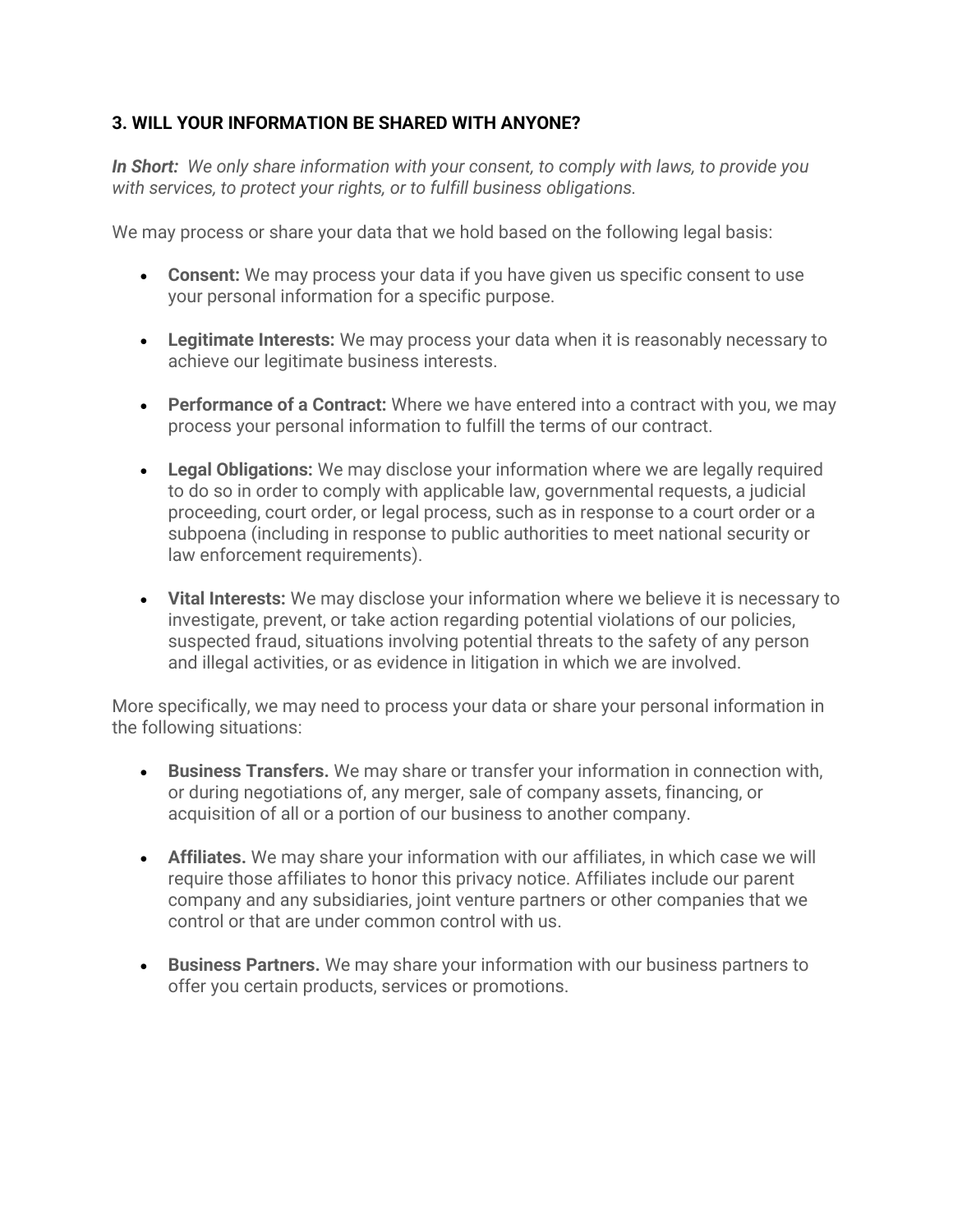# <span id="page-5-0"></span>**4. DO WE USE COOKIES AND OTHER TRACKING TECHNOLOGIES?**

*In Short: We may use cookies and other tracking technologies to collect and store your information.*

We may use cookies and similar tracking technologies (like web beacons and pixels) to access or store information. Specific information about how we use such technologies and how you can refuse certain cookies is set out in our Cookie Notice.

#### <span id="page-5-1"></span>**5. IS YOUR INFORMATION TRANSFERRED INTERNATIONALLY?**

*In Short: We may transfer, store, and process your information in countries other than your own.*

Our servers are located in. If you are accessing our Website from outside, please be aware that your information may be transferred to, stored, and processed by us in our facilities and by those third parties with whom we may share your personal information (see ["WILL](#page-4-0)  [YOUR INFORMATION BE SHARED WITH ANYONE?"](#page-4-0) above), in and other countries.

If you are a resident in the European Economic Area (EEA) or United Kingdom (UK), then these countries may not necessarily have data protection laws or other similar laws as comprehensive as those in your country. We will however take all necessary measures to protect your personal information in accordance with this privacy notice and applicable law.

## <span id="page-5-2"></span>**6. WHAT IS OUR STANCE ON THIRD-PARTY WEBSITES?**

*In Short: We are not responsible for the safety of any information that you share with thirdparty providers who advertise, but are not affiliated with, our Website.*

The Website may contain advertisements from third parties that are not affiliated with us and which may link to other websites, online services or mobile applications. We cannot guarantee the safety and privacy of data you provide to any third parties. Any data collected by third parties is not covered by this privacy notice. We are not responsible for the content or privacy and security practices and policies of any third parties, including other websites, services or applications that may be linked to or from the Website. You should review the policies of such third parties and contact them directly to respond to your questions.

## <span id="page-5-3"></span>**7. HOW LONG DO WE KEEP YOUR INFORMATION?**

*In Short: We keep your information for as long as necessary to fulfill the purposes outlined in this privacy notice unless otherwise required by law.*

We will only keep your personal information for as long as it is necessary for the purposes set out in this privacy notice, unless a longer retention period is required or permitted by law (such as tax, accounting or other legal requirements). No purpose in this notice will require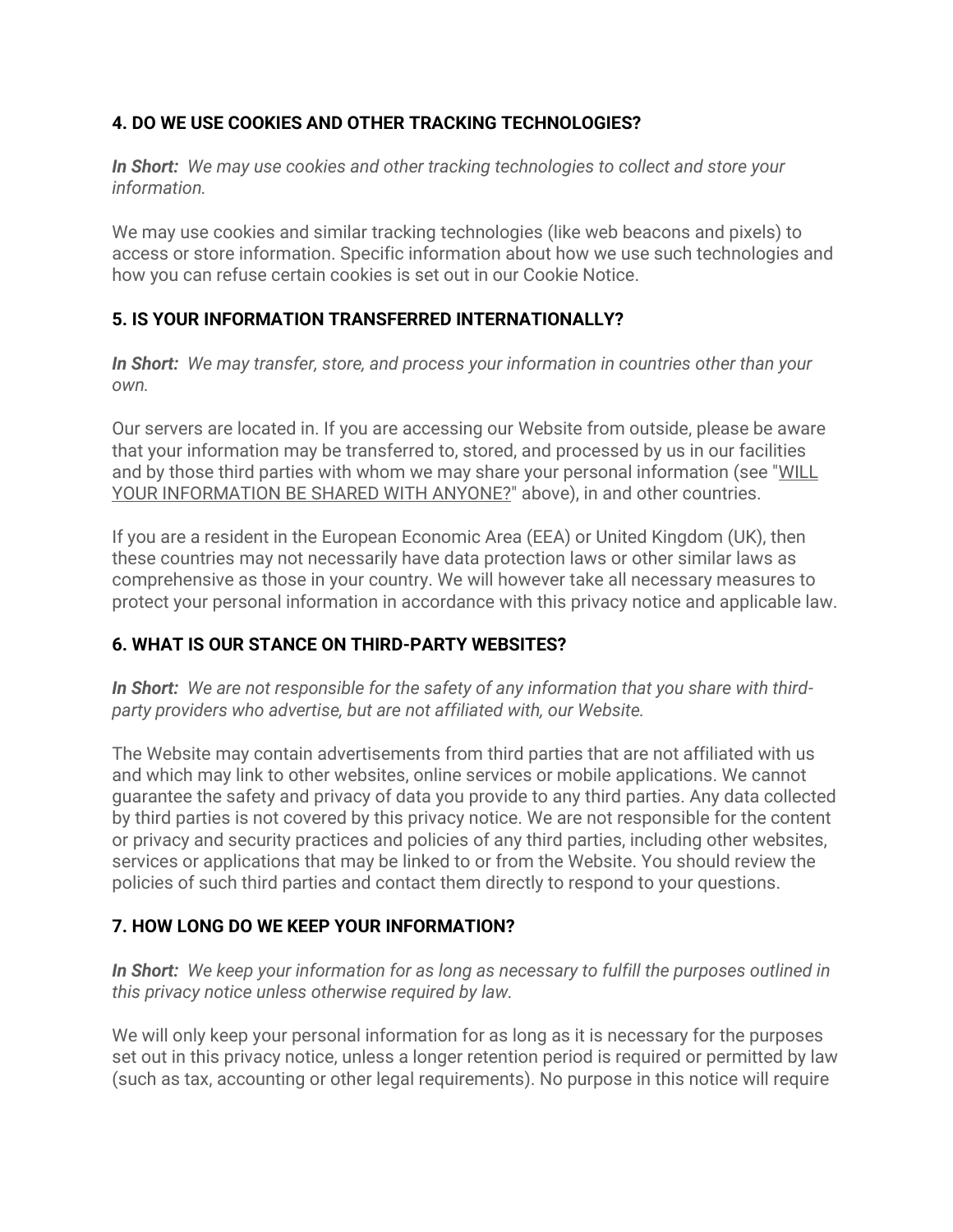us keeping your personal information for longer than the period of time in which users have an account with us.

When we have no ongoing legitimate business need to process your personal information, we will either delete or anonymize such information, or, if this is not possible (for example, because your personal information has been stored in backup archives), then we will securely store your personal information and isolate it from any further processing until deletion is possible.

## <span id="page-6-0"></span>**8. HOW DO WE KEEP YOUR INFORMATION SAFE?**

*In Short: We aim to protect your personal information through a system of organizational and technical security measures.*

We have implemented appropriate technical and organizational security measures designed to protect the security of any personal information we process. However, despite our safeguards and efforts to secure your information, no electronic transmission over the Internet or information storage technology can be guaranteed to be 100% secure, so we cannot promise or guarantee that hackers, cybercriminals, or other unauthorized third parties will not be able to defeat our security, and improperly collect, access, steal, or modify your information. Although we will do our best to protect your personal information, transmission of personal information to and from our Website is at your own risk. You should only access the Website within a secure environment.

## <span id="page-6-1"></span>**9. DO WE COLLECT INFORMATION FROM MINORS?**

*In Short: We do not knowingly collect data from or market to children under 18 years of age.*

We do not knowingly solicit data from or market to children under 18 years of age. By using the Website, you represent that you are at least 18 or that you are the parent or guardian of such a minor and consent to such minor dependent's use of the Website. If we learn that personal information from users less than 18 years of age has been collected, we will deactivate the account and take reasonable measures to promptly delete such data from our records. If you become aware of any data we may have collected from children under age 18, please contact us at Privacy@koii.network.

## <span id="page-6-2"></span>**10. WHAT ARE YOUR PRIVACY RIGHTS?**

*In Short: You may review, change, or terminate your account at any time.*

If you are a resident in the EEA or UK and you believe we are unlawfully processing your personal information, you also have the right to complain to your local data protection supervisory authority. You can find their contact details here: [http://ec.europa.eu/justice/data-protection/bodies/authorities/index\\_en.htm.](http://ec.europa.eu/justice/data-protection/bodies/authorities/index_en.htm)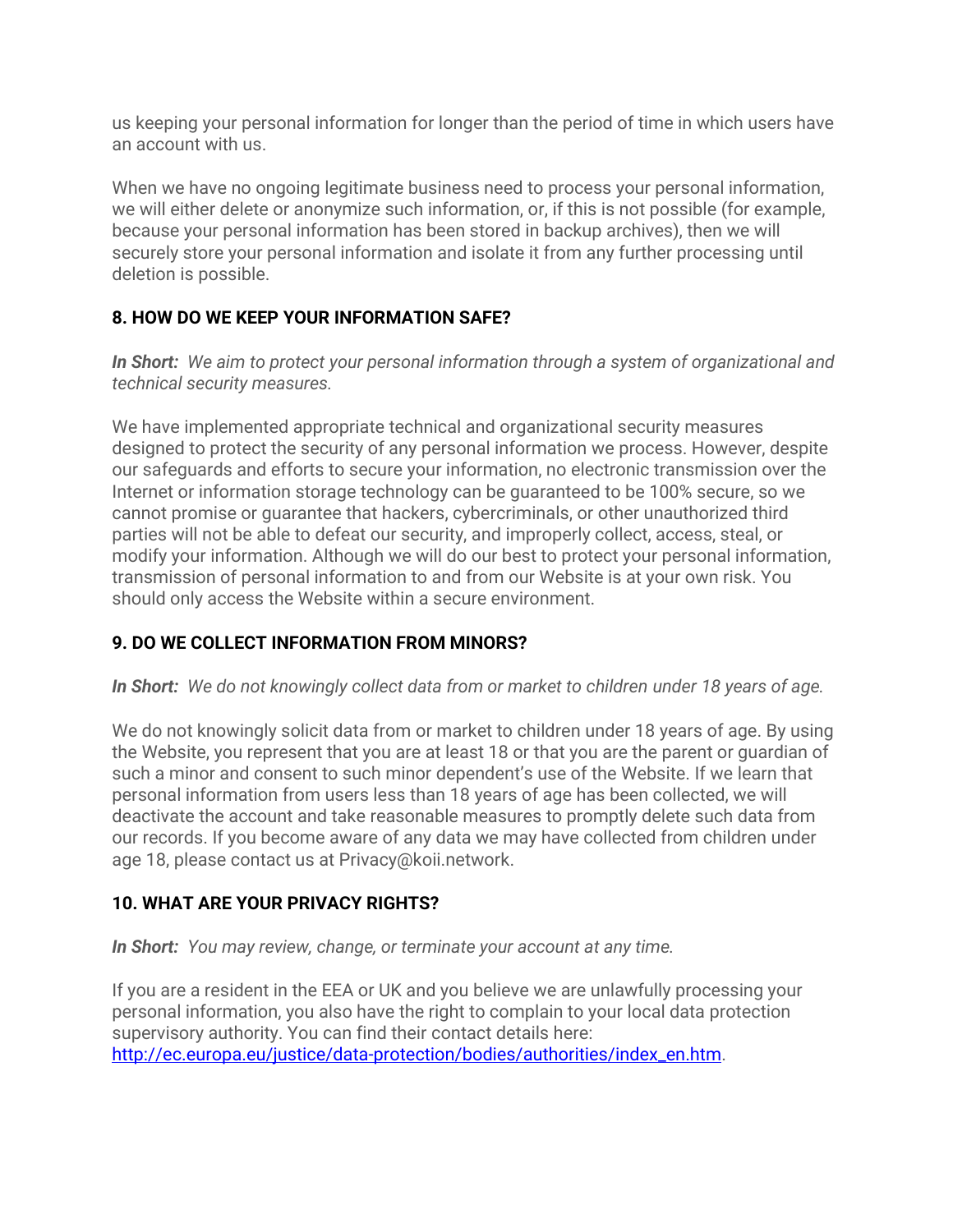If you are a resident in Switzerland, the contact details for the data protection authorities are available here: [https://www.edoeb.admin.ch/edoeb/en/home.html.](https://www.edoeb.admin.ch/edoeb/en/home.html)

#### **Account Information**

If you would at any time like to review or change the information in your account or terminate your account, you can:

- Log in to your account settings and update your user account.
- Contact us using the contact information provided.

Upon your request to terminate your account, we will deactivate or delete your account and information from our active databases. However, we may retain some information in our files to prevent fraud, troubleshoot problems, assist with any investigations, enforce our Terms of Use and/or comply with applicable legal requirements.

**Cookies and similar technologies:** Most Web browsers are set to accept cookies by default. If you prefer, you can usually choose to set your browser to remove cookies and to reject cookies. If you choose to remove cookies or reject cookies, this could affect certain features or services of our Website. To opt-out of interest-based advertising by advertisers on our Website visit [http://www.aboutads.info/choices/.](http://www.aboutads.info/choices/)

**Opting out of email marketing:** You can unsubscribe from our marketing email list at any time by clicking on the unsubscribe link in the emails that we send or by contacting us using the details provided below. You will then be removed from the marketing email list  $$ however, we may still communicate with you, for example to send you service-related emails that are necessary for the administration and use of your account, to respond to service requests, or for other non-marketing purposes. To otherwise opt-out, you may:

- Access your account settings and update your preferences.
- Contact us using the contact information provided.

## <span id="page-7-0"></span>**11. CONTROLS FOR DO-NOT-TRACK FEATURES**

Most web browsers and some mobile operating systems and mobile applications include a Do-Not-Track ("DNT") feature or setting you can activate to signal your privacy preference not to have data about your online browsing activities monitored and collected. At this stage no uniform technology standard for recognizing and implementing DNT signals has been finalized. As such, we do not currently respond to DNT browser signals or any other mechanism that automatically communicates your choice not to be tracked online. If a standard for online tracking is adopted that we must follow in the future, we will inform you about that practice in a revised version of this privacy notice.